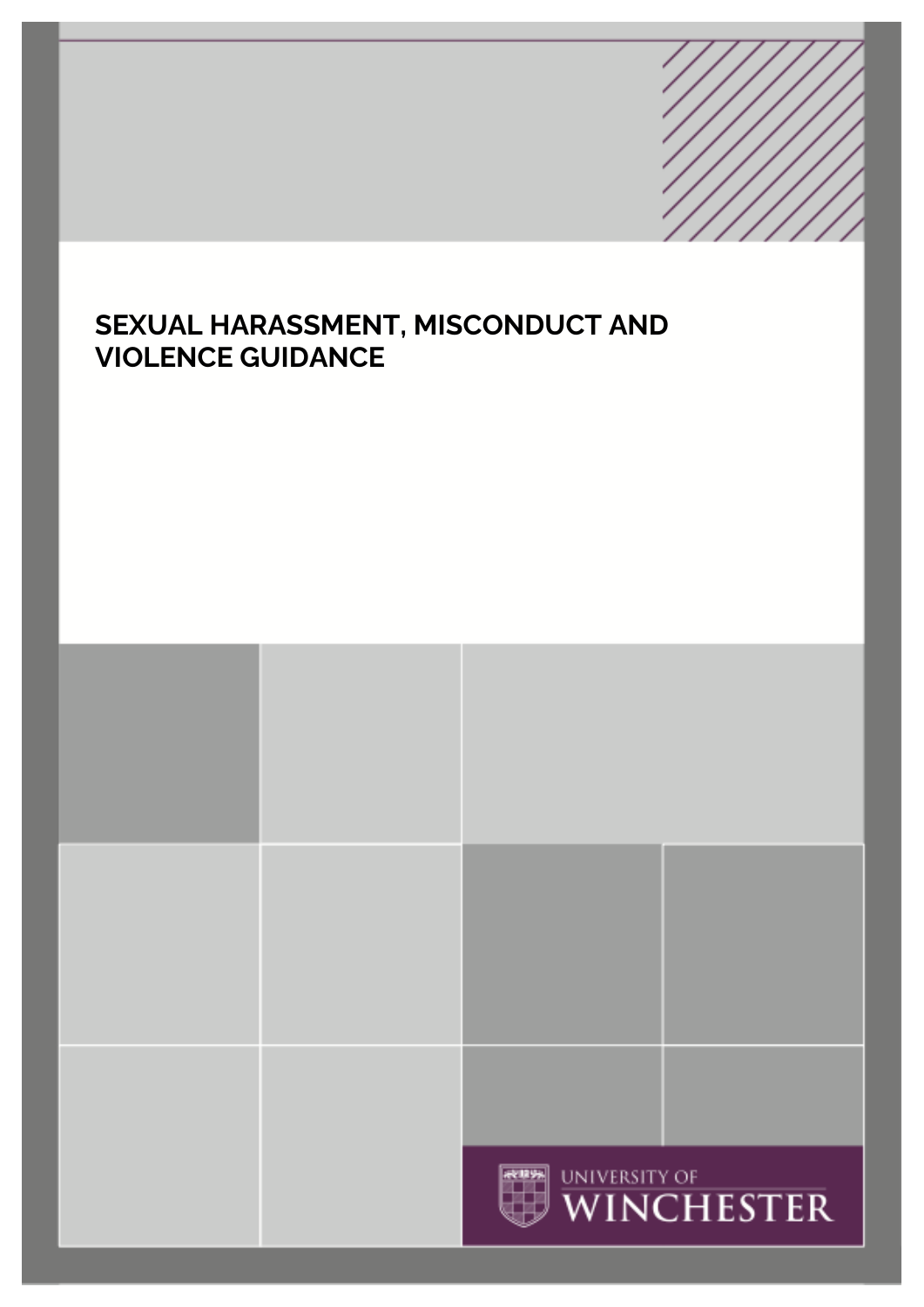## **SEXUAL HARASSMENT, MISCONDUCT AND VIOLENCE GUIDANCE**

#### **Contents**

### **1. Purpose of this Guidance**

- 1.1. This guidance is provided to clearly outline the behaviours considered to be sexual misconduct and harassment under the University of Winchester's Student Disciplinary Procedures, Staff Disciplinary Policy, Grievance Policy, Equality, Diversity and Inclusion Policy and Dignity at Work Policy. The process that will be followed in investigating these issues can be found in those documents.
- 1.2. This guidance seeks to outline the situations where those policies and procedures apply, and breaches by staff or students will be investigated under those policies and may, additionally, be referred to the police. Breaches by the public will be reported to the police and may also result in removal or refusal of license to enter University land or property.
- 1.3.Issues of harassment and sexual, violence and misconduct can be reported throug[h Report and Support](https://reportandsupport.winchester.ac.uk/) or to HR or Student Support and Success.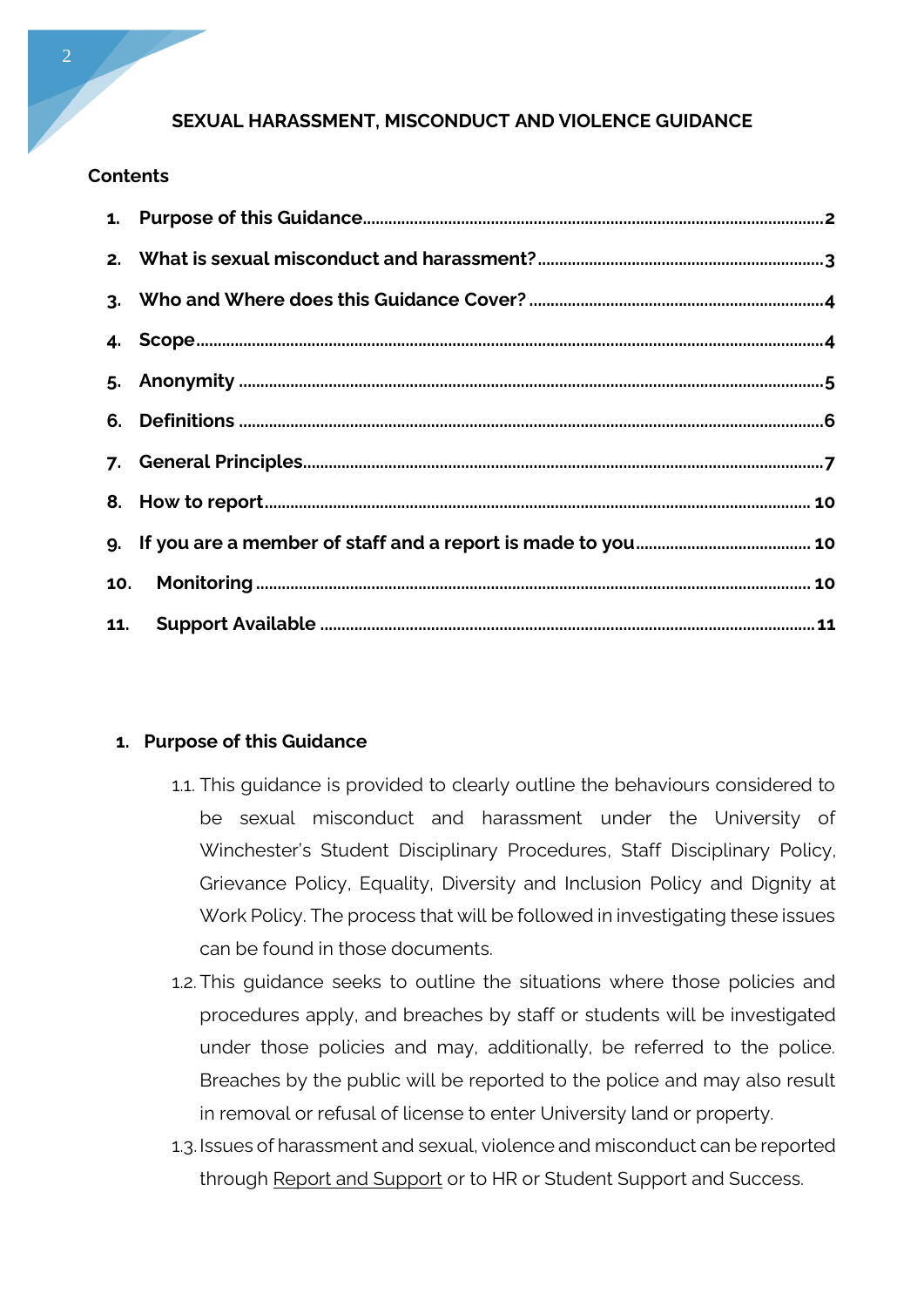#### **2. What is sexual misconduct and harassment?**

- 2.1. Sexual misconduct and harassment are forms of sexual violence and unacceptable behaviour of a sexual nature. This can include: sexual harassment; physical sexual violence and assault; sexual abuse; nonconsensual sharing, publishing or making of sexual videos or images, or online content without consent; stealthing; intimate partner violence; grooming; stalking; coercion or bullying with sexual elements; sexual invitations and demands; sexual comments; sexual non-verbal communication; creation of atmospheres of discomfort; promised resources or advancement in exchange for sexual access.; and a vast range of other behaviours.
- 2.2. While sexual misconduct often is a criminal offence, these behaviours do not need to amount to a criminal offence to constitute sexual misconduct under the University's policies.
- 2.3. Sexual harassment is a form of sexual violence and is unwanted behaviour of a sexual nature which violates your dignity; or makes you feel intimidated, degraded or humiliated or creates a hostile or offensive environment. It does not need to be repeated behaviour; a one-off act can be sufficiently serious, and the unwanted conduct can be physical, verbal or non-verbal. Sexual harassment does not need to be directed at a person. It can be witnesses or overheard.
- 2.4. Harassment includes the illegitimate outing or publication of staff or students involved in sex work.
- 2.5. Sexual misconduct also occurs if an individual treats a person less favourably because that person has rejected or submitted to unwanted conduct of a sexual nature. The person who treats someone less favourably than the person engaging in the unwanted conduct.
- 2.6. Some behaviour may also constitute a criminal offence under the [Protection from Harassment Act 1997.](https://www.legislation.gov.uk/ukpga/1997/40/contents)
- 2.7. Sexual misconduct and harassment may constitute gross misconduct and could result in dismissal (for staff) or withdrawal from studies (for students)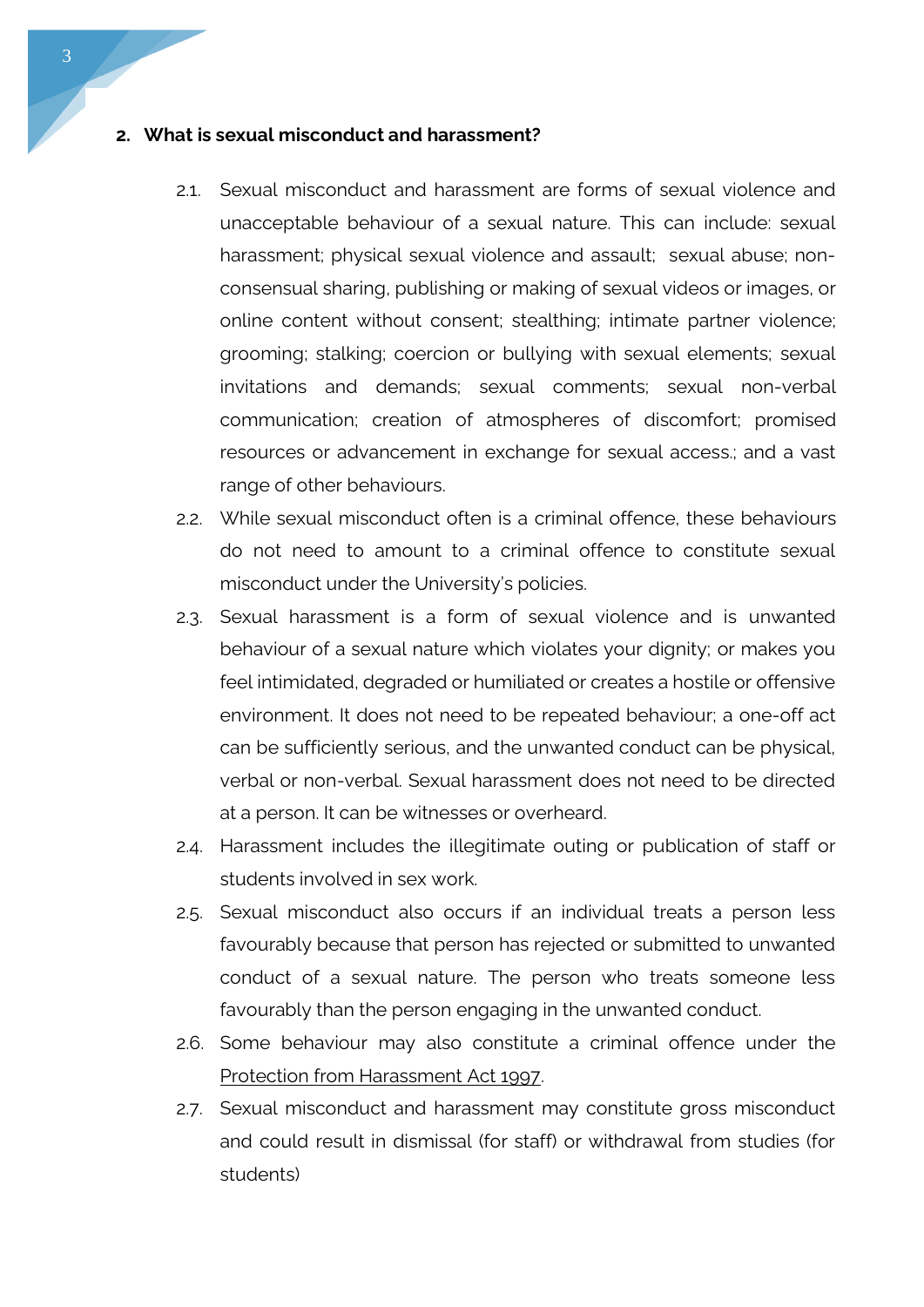### **3. Who and Where does this Guidance Cover?**

- 3.1. This guidance covers all staff and students (undergraduate and postgraduate) at the University of Winchester, including Governors, visitors, Emeritus Professors, contractors, students with visiting status, students while on placements, distance learners and those undertaking Degree Apprenticeships.
- 3.2. A student is considered to be any individual registered to study on any programme of study at the University.
- 3.3. Staff are considered to be any individual employed or engaged by the University on a paid or unpaid basis to carry out work for the University under any type of employment contract. This includes:
	- 3.3.1. Students undertaking paid or unpaid work
	- 3.3.2. People designated as workers for the University including Visiting and Associate Lecturers
	- 3.3.3. Agency workers and Honorary appointments
- 3.4. Students and staff on placements or visiting other universities or similar may also, and additionally, be subject to the policies and processes of those establishments.

### **4. Scope**

- 4.1. This guidance applies in all of the following situations to sexual misconduct which:
	- 4.1.1. occurs on or, where investigation is possible, off University property and/or land;
	- 4.1.2. occurs whilst a student is engaged in any University or Student Union related activity (including placements and trips);
	- 4.1.3. occurs via electronic means including, but not limited to: internet, email, social media sites, chat rooms, text messages and instant messaging;
	- 4.1.4. results in a legal or police investigation, charge or conviction of an offence;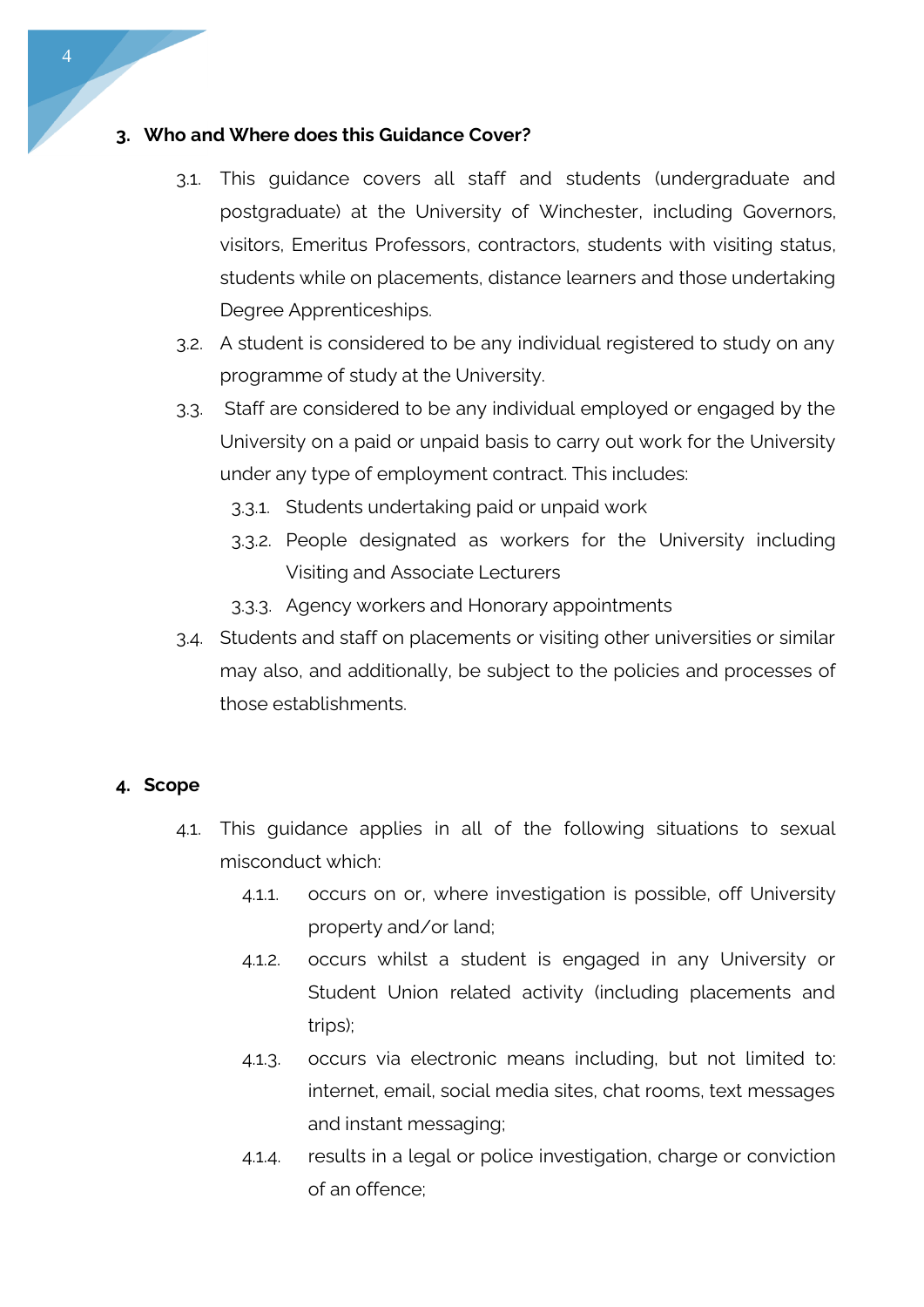- 4.1.5. raises questions about the fitness of the student on a fitness to practice programme; or
- 4.1.6. in the view of the University poses a serious risk or disruption to the University or members of its community.
- 4.1.7. This guidance applies to situations where misconduct is allegedly perpetrated by-
	- 4.1.7.1. A student against a student or member of staff
	- 4.1.7.2. A member of staff against a student or member of staff
	- 4.1.7.3. A student or member of staff against a third party

### **5. Anonymity**

- 5.1. Reports that are made anonymously, whether through reporting platforms, student representatives, third parties or otherwise will not normally lead to a formal investigation. However, data gathered from this reporting that indicates trends or patterns of behaviour will inform campaign and preventative actions.
- 5.2. Where there are a number of reports concerning unacceptable behaviour, the University may conduct an environmental investigation with staff and/or students within a department or faculty to understand the behaviours in more detail and identify and target appropriate support and interventions.
- 5.3. An environmental investigation will involve an agreed terms of reference with the department, and interviews and/or focus groups with students and/or staff to ascertain the key concerns and possible solutions.
- 5.4. Any issues and evidence gained within an environmental investigation may inform and be used within a formal disciplinary case.

### **6. Definitions**

6.1. Consent: Consent is agreeing by choice and having the freedom and capacity to make that choice. It cannot be assumed on the basis of previous sexual experience or consent and may be withdrawn at any time. The person seeking consent should always take steps to ensure

5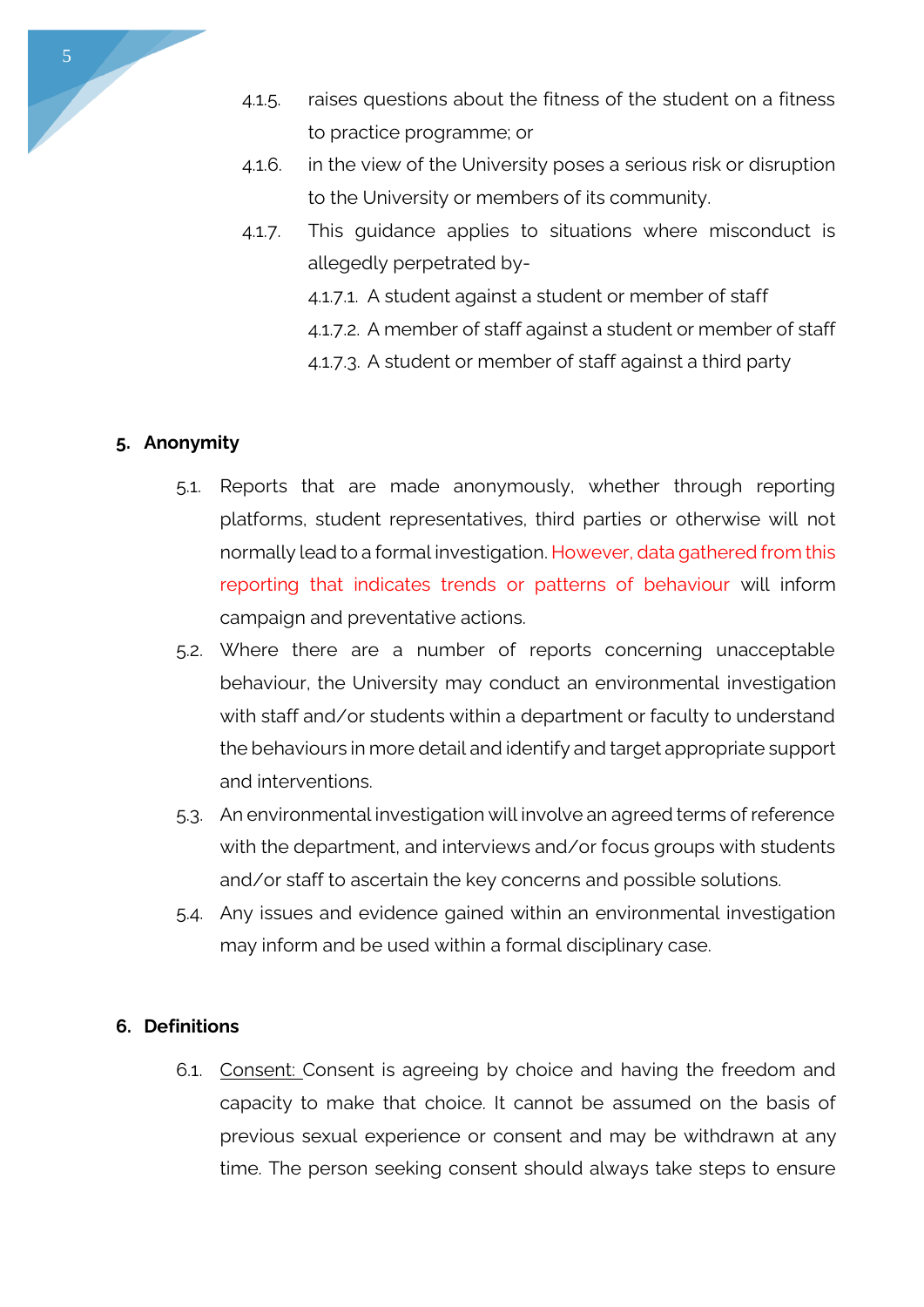that consent is freely given, that it is informed and recognises that it can be withdrawn at any time.

- 6.2. Freedom to consent: A person is free to make a choice if nothing negative would happen to them if they said no. For example, a person may not feel free to make a choice if:
	- 6.2.1. they are being threatened with physical or emotional harm (by the perpetrator and/or by someone else) which would reasonably place an individual in fear of immediate or future harm, with the result that the individual feels compelled to engage in the sexual act;
	- 6.2.2. they are being threatened with humiliation;
	- 6.2.3. they believe that the continuation or assessment of their studies, or progression or advancement of their career, will be at risk if they refused;
	- 6.2.4. they are being blackmailed;
	- 6.2.5. there is a significant power imbalance and the party without power feels pressured to continue in the relationship or actions against their will.
- 6.3. Capacity to consent: Capacity is about whether someone is physically and/or mentally able to make a choice and to understand the consequences of that choice. For example, a person does not have the capacity to give consent if:
	- 6.3.1. they are drunk or under the influence of drugs, so as to be incapacitated, even if physically able or seemingly willing to engage in sexual activity.
	- 6.3.2. they are asleep, unconscious, semi-conscious, or intermittently unconscious,
	- 6.3.3. a person may also not have capacity to give consent if they have, for example, a cognitive or learning difficulty, a disability which impairs their speech, or are experiencing a mental health crisis.
- 6.4. Grooming: Grooming can be defined as a gradual process that someone in a position of power uses to manipulate someone to do things that they may not be comfortable with and to make them less likely to reject or report abusive behaviour. Grooming will initially start as befriending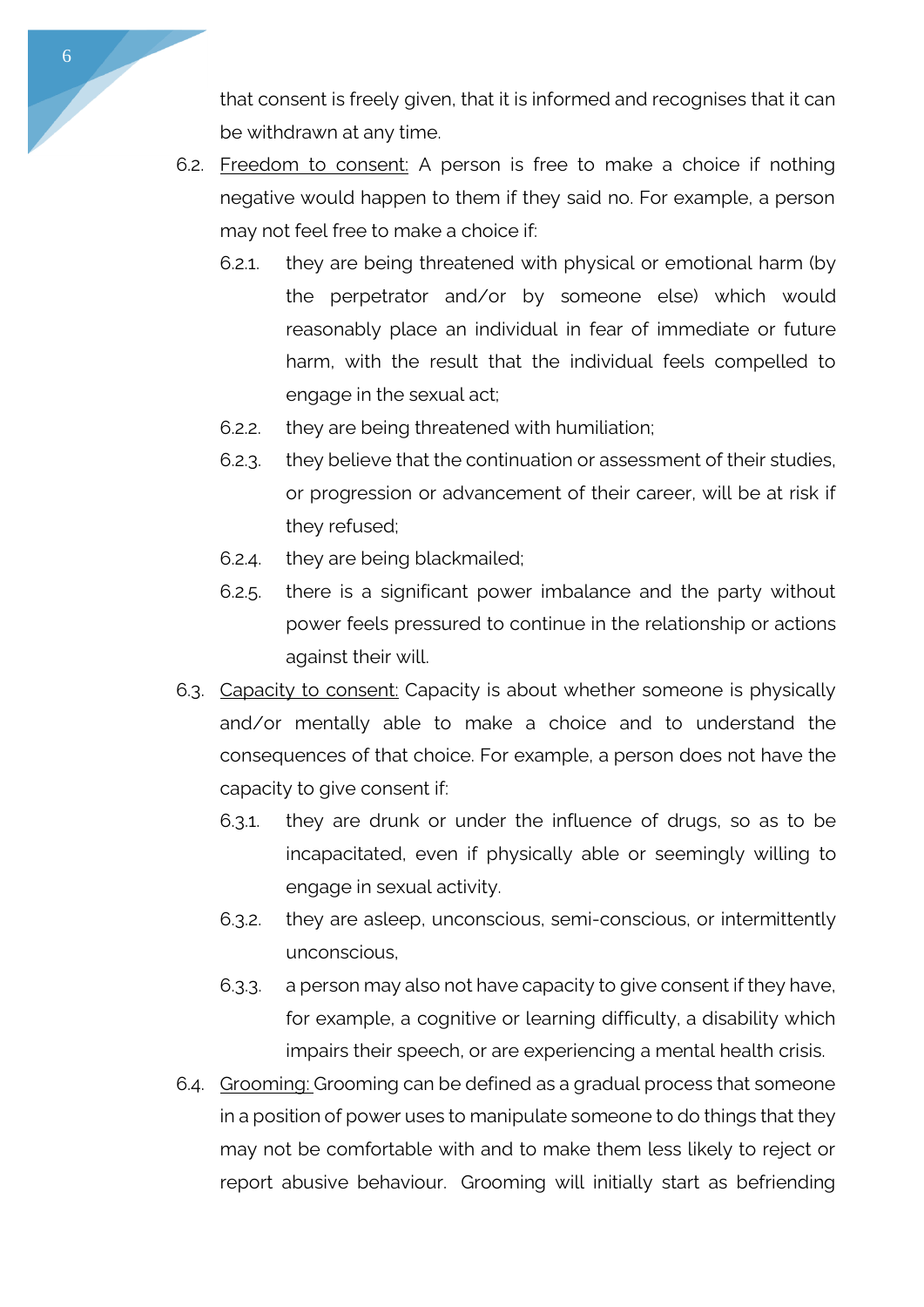someone and making them feel special and may result in sexual abuse and/or exploitation. Power relationship imbalances will be considered as an indicator of, but not a necessary element of grooming.

- 6.5. Disclosure: Disclosure, for the purposes of this guidance and related procedures, involves an individual choosing to tell anyone who is part of the University, about their experience of bullying, harassment or sexual misconduct. Unlike Reporting, disclosure does not trigger an investigation or action. However, in some circumstances it may do if the University has a Duty of Care as outlined in our **Consent to [Investigation](https://unimailwinchesterac.sharepoint.com/sites/intranet/publishing-equality-and-diversity/Documents/CONSENT%20TO%20INVESTIGATE%20STATEMENT.pdf#search=Consent%20to%20Investigation%20or%20Reporting%20Externally%20Statement) or Reporting Externally [Statement,](https://unimailwinchesterac.sharepoint.com/sites/intranet/publishing-equality-and-diversity/Documents/CONSENT%20TO%20INVESTIGATE%20STATEMENT.pdf#search=Consent%20to%20Investigation%20or%20Reporting%20Externally%20Statement)** even despite the victim/survivor's wishes. Disclosure will always lead to support being offered.
- 6.6. Formal Reporting: Formal Reporting is the sharing of information with a staff member of the University regarding an incident of bullying, harassment or sexual misconduct experienced by that individual for the purposes of initiating the investigation process set out in this guidance and the related procedures (different from *Disclosure*).
- 6.7. Reported party: The Reported Party is the person(s) whose behaviour it is alleged amounted to an incident of harassment or sexual misconduct.
- 6.8. Reporting party: The Reporting Party is the person(s) who witnessed, supplies evidence of, or was subject to the alleged incident of harassment or sexual misconduct.

# **7. General Principles**

- 7.1. The University does not act as the police or a court of law. The University's disciplinary processes are designed to act in response to the types of misconduct outlined under section 1 of the Guidance. Taking disciplinary action is at the discretion of the University.
- 7.2. The investigative ability of the University is not the same as the police or courts e.g. forensic analysis and medical examinations are not available to the University. The reporting party should strongly consider reporting to the police in addition to the University.
- 7.3. Our Disciplinary Policies require the University to reach conclusions on the 'balance of probabilities' and not the criminal standard of 'beyond reasonable doubt'. This means that the University will decide on the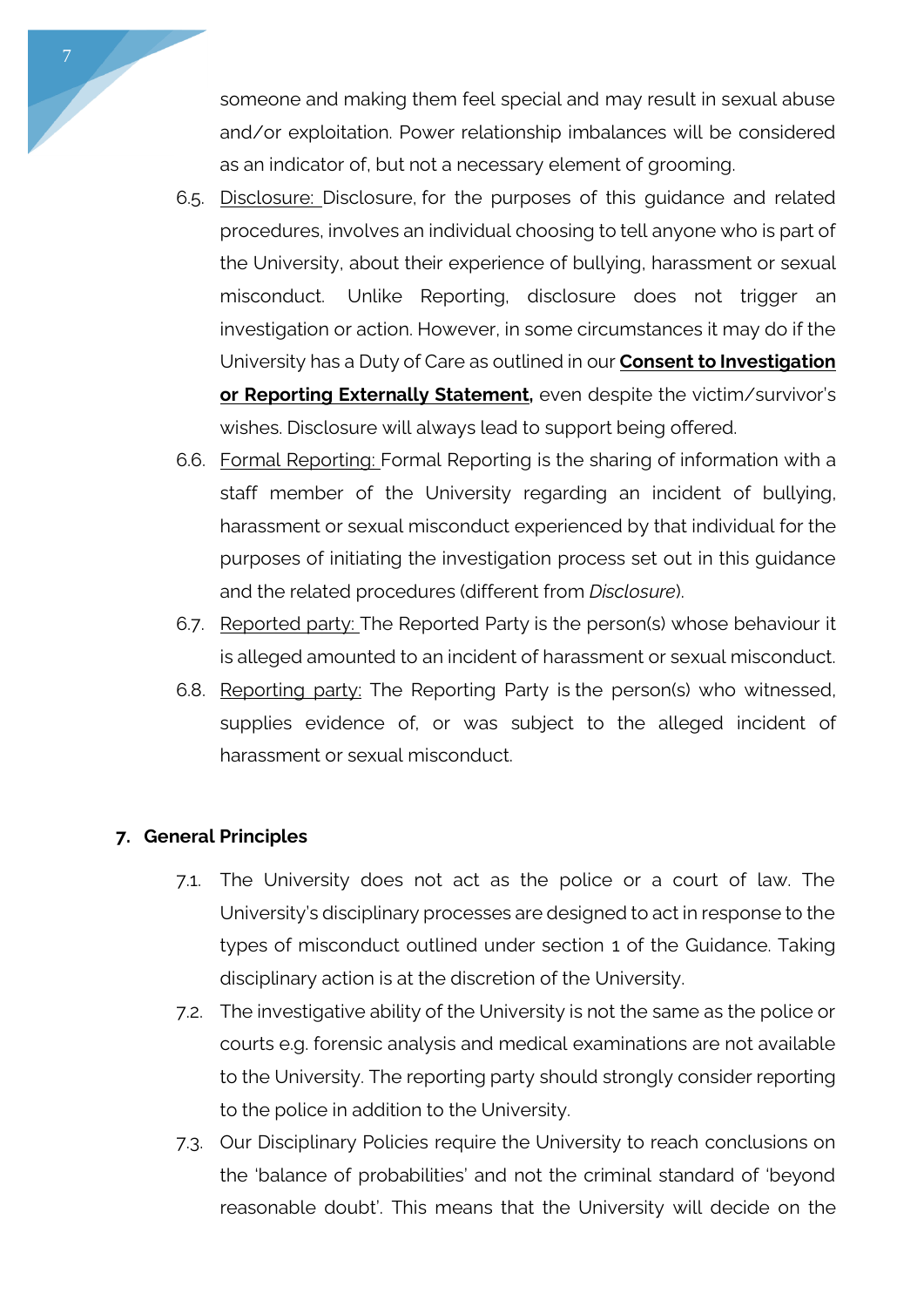evidence available, whether it is *more likely than not* that the allegations are proven.

- 7.4. The University can only take the actions available to it under the Student Disciplinary Procedures, Staff Grievance Policy and Staff Disciplinary Policy. Where misconduct has occurred, the University can only impose the penalties it has available and which it considers proportionate. The Student Disciplinary Procedures advises that the University's student disciplinary processes apply to students registered as studying at the University and does not apply to the conduct of former students. However, allegations made against former staff or staff who are leaving will be investigated to the extent possible and their co-operation will be invited.
- 7.5. The University's disciplinary processes are conducted on a confidential, need-to-know basis.
- 7.6. A Reporting Party's disclosure or complaint will normally be considered as evidence should disciplinary action be taken, and the Reporting Party may be asked to co-operate with requests for information and assistance. Anonymity is not normally possible in that situation.
- 7.7. The University is mindful of the sensitive nature of processes which involve the consideration of allegations of sexual misconduct and will take steps to ensure that all affected staff and students are offered support and provided with this where desired. If a disciplinary hearing takes place, the Reporting Party may be asked to attend or participate in the hearing as a witness. The University will, where possible, make all appropriate adjustments to the University's processes to support affected students and staff (for example, by ensuring that any direct contact or questioning during a hearing is, where possible, limited or eliminated).
- 7.8. The University's ability to disclose details relating to the outcome of another party's disciplinary hearing may be limited as a result of the data protection rights owed to that person. Therefore, whilst the Reporting Party may be informed of any finding reached against the Reported Party, the University may not be able to provide further information in connection with the disciplinary process.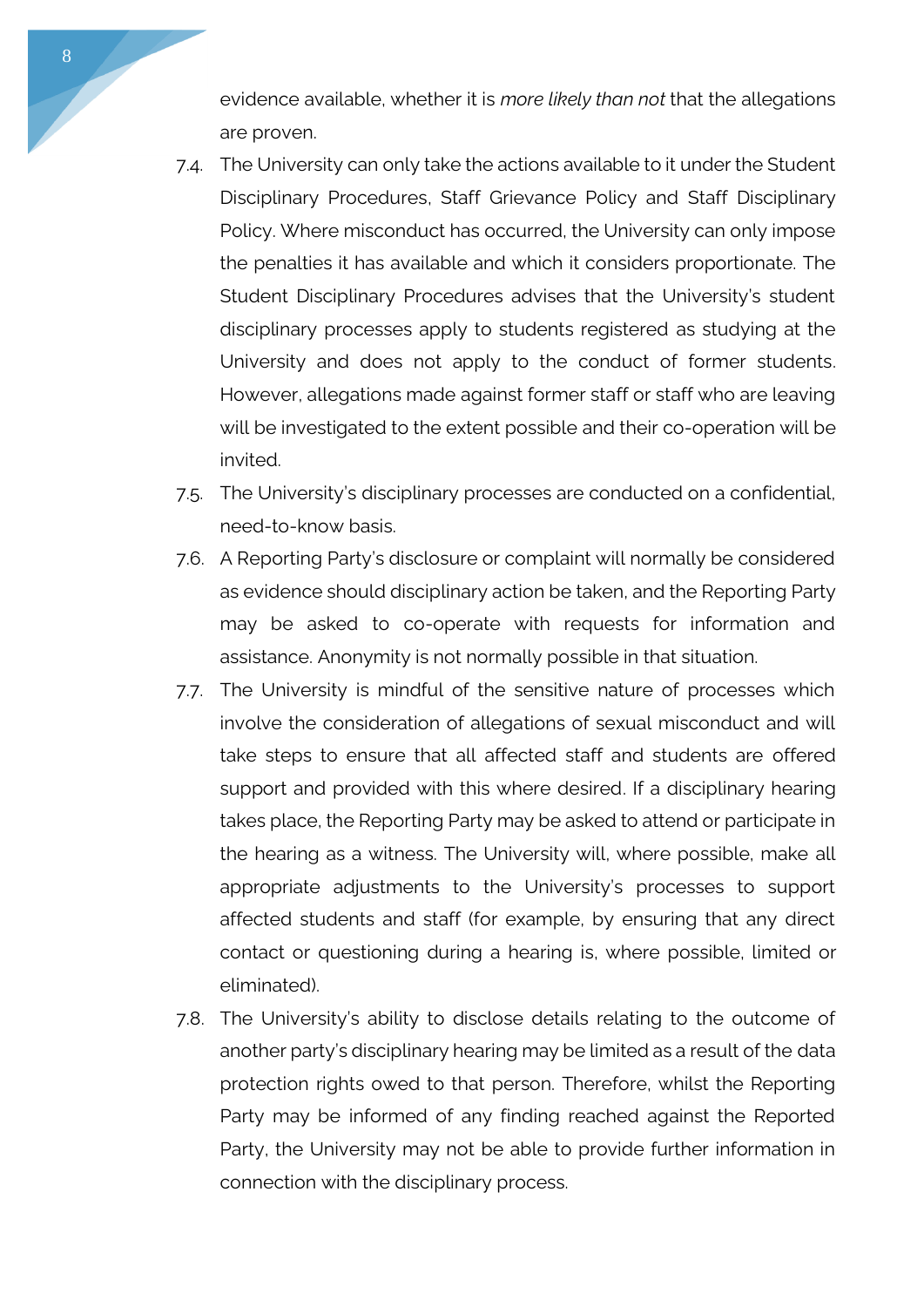- 7.9. Where appropriate, following an allegation of sexual harassment and/or sexual violence, the University may be required, or decide, to take steps in relation to the alleged perpetrator, in order to prevent contact between the two parties pending the conclusion of the ongoing investigation(s). Actions taken will be proportionate and will constitute a neutral act. Such actions may include a change in accommodation or working location or suspension. Where it is considered that it may be reasonable and proportionate, suspension will be carried out in line with the relevant disciplinary procedure.
- 7.10. The University and the Student Union may also use their own separate procedures to investigate and take appropriate action to resolve the same allegation of sexual harassment or sexual violence (i.e. the University considering a student's status, the Student Union considering a student's membership of its organisation). In appropriate cases and in cases of staff/student incidents, the University and the Student Union will keep each other informed of relevant action where appropriate.
- 7.11. All investigations into behaviours alleged to be perpetrated by staff will be carried out under the Disciplinary Procedures for Staff. All members of the University are required to cooperate fully with an investigative process.
- 7.12. Investigations into behaviours alleged to be perpetrated by students will be carried out under the Student Disciplinary Procedures. Students who are also staff may be investigated under the Disciplinary Procedures in an appropriate case. This might be where a potential sanction would involve their employment status or where the behaviour was related to their employment status. In very serious cases sanctions under both procedures may be invoked.

#### **8. How to report**

8.1. Issues relating to behaviours or conduct of staff can be raised with Human Resources, Student Services, through *[Report and Support](https://reportandsupport.winchester.ac.uk/)* or with any member of staff.

9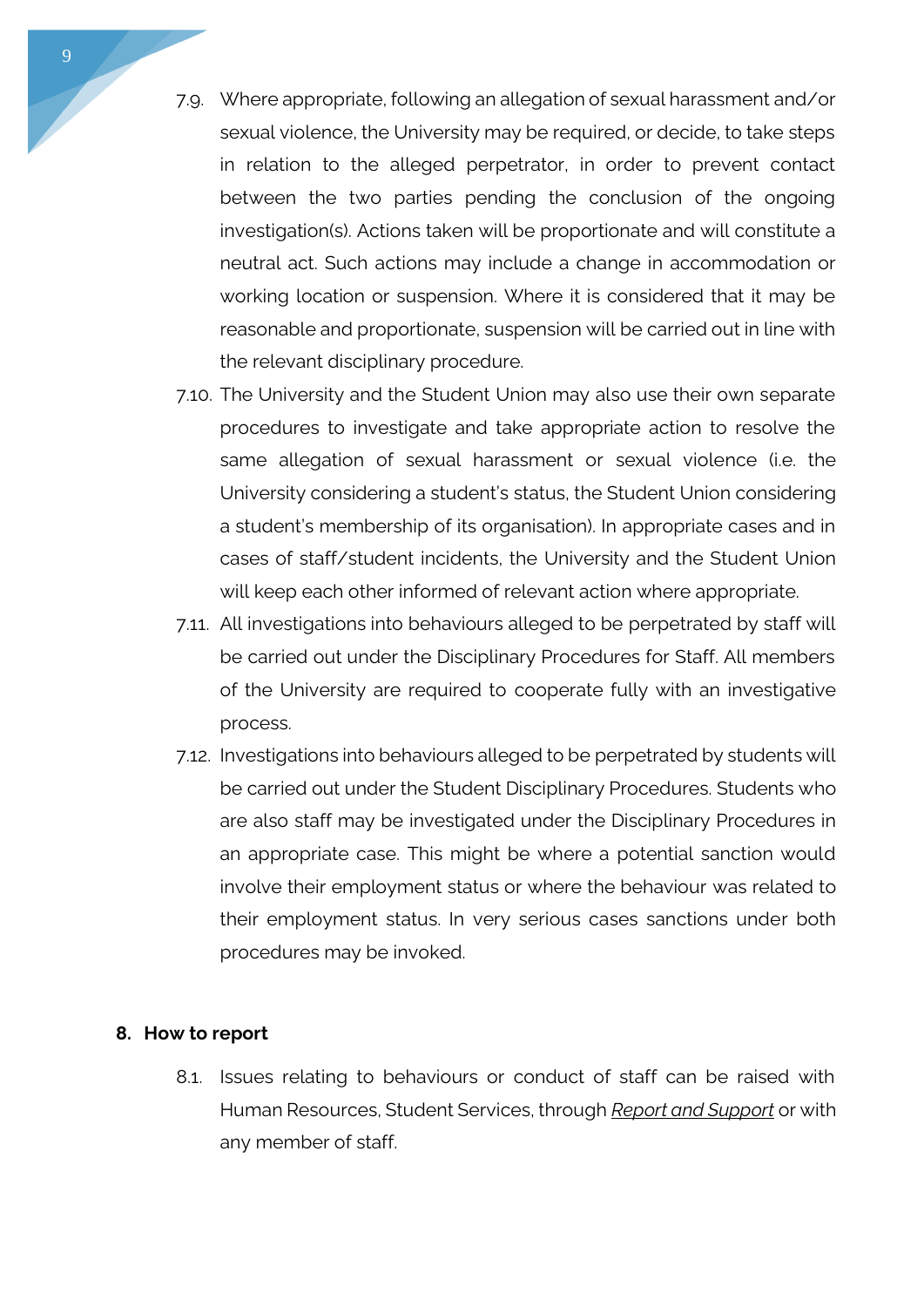8.2. Issues relating to behaviours or conduct of students can be raised through *[Report and Support](https://reportandsupport.winchester.ac.uk/)* through Student Services, or with any member of staff.

## **9. If you are a member of staff and a report is made to you**

- 9.1. A member of staff that receives notice of an issue will need to either signpost the reporting party to HR, Student Services (for support) or *[Report and Support](https://reportandsupport.winchester.ac.uk/)* as relevant – or further report the matter to HR if the offending behaviour relates to a member of staff, or to *Report and Support* if the offending behaviour relates to a student.
- 9.2. Behaviours that are of a serious nature (which will always be the case if the offending behaviour is alleged to be committed by a staff member) MUST be reported, even in cases where the report is in confidence. If unsure whether the behaviour is sufficiently serious to breach confidence – the behaviours can be anonymised and advice sought from HR or the Director of Equalities and Staff Development [\(carol.kilgannon@winchester.ac.uk\)](mailto:carol.kilgannon@winchester.ac.uk).
- 9.3. If you have signposted the reporting party to HR, Student Support and Success or [Report and Support](https://reportandsupport.winchester.ac.uk/) - you will need to check that the student has actually made that report if the nature of the incident is sufficiently serious to invoke our duty of care.

# **10. Monitoring**

10.1. Reporting of types of incidents under this policy whether formal or informal, staff or student will be gathered centrally and reported annually to the: Equality and Diversity Committee and the Student Experience Excellence Strategy Group and up to the relevant Boards at Governor level.

### **11. Support Available**

The following support is available for students to access: Report and Support [Winchester.ac.uk/](https://reportandsupport.winchester.ac.uk/) Student Support and Success [student.advice@winchester.ac.uk](mailto:student.advice@winchester.ac.uk)

10